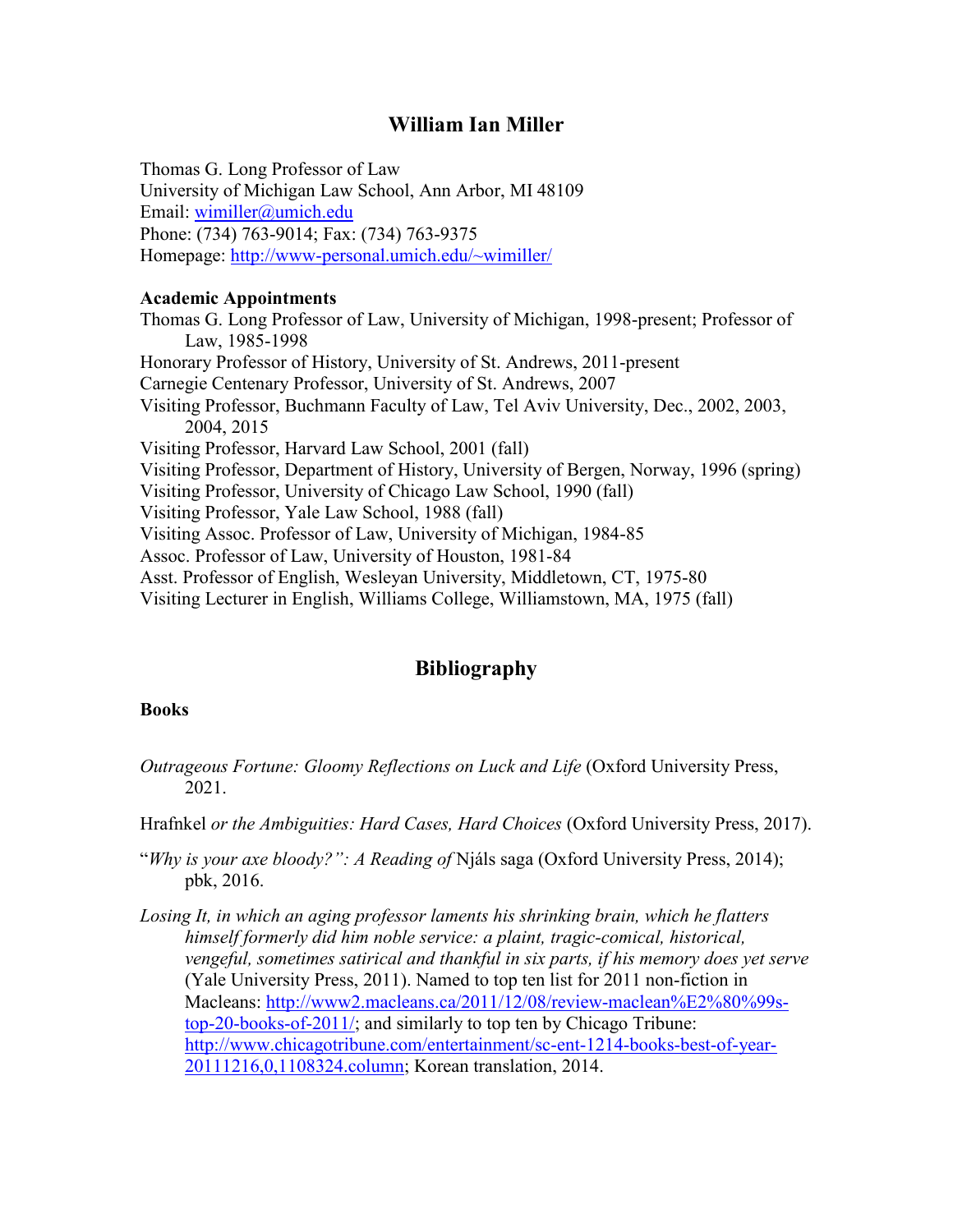#### **Books (cont.)**

- *Audun and the Polar Bear: Luck, Law, and Largesse in a Medieval Tale of Risky Business* (Brill, 2008); pbk, 2014.
- *Eye for an Eye* (Cambridge University Press, 2006); Arabic, Italian, Chinese translations, 2008.
- *Faking It* (Cambridge University Press, 2003).
- *The Mystery of Courage* (Harvard University Press, 2000); Spanish translation, 2005.
- *The Anatomy of Disgust* (Harvard University Press, 1997); Spanish and Italian translations, 1999, Slovenian translation, 2006. Chosen best book by the Association of American Publishers, 1997, in sociology/anthropology.
- *Humiliation: and other essays on Honor, Social Discomfort, and Violence* (Cornell University Press, 1993).
- *Bloodtaking and Peacemaking: Feud, Law, and Society in Saga Iceland* (University of Chicago Press, 1990).
- *Law and Literature in Medieval Iceland:* Ljósvetninga saga *and* Valla-Ljóts saga (Stanford University Press, 1989) (with Theodore M. Andersson).

## **Articles and Essays**

- "Dégoût" in *Passions Sociales*, sous le direction de Gloria Origgi (Paris: PUF, Presses Universitaires de France, 2019), 162-68.
- "Where's Iceland," in *"The Making of Europe": Essays in Honour of Robert Bartlett*, edited by John Hudson and Sally Crumplin (Brill, 2016), 76-95.
- "Epilogue: Do I disgust you? (Or rather, you me?) mes frères, mes sœurs, mes semblables?" in *Le Dégoȗt: Histoire, langage, esthétique et politique*, edited by Michel Delville, Andrew Norris, and Viktoria von Hoffmann (Presses Universitaires de Liège, 2015), 149-61.
- "Finding, sharing, and risk of loss: whales, bees and other valuable finds in Iceland, Denmark and Norway," *Comparative Legal History* (2015), 1-22; with Helle Vogt.
- "May you have my luck," *The Chronicle Review, The Chronicle of Higher Education,*  Feb. 6, 2015. [http://chronicle.com/article/May-You-Have-My-](http://chronicle.com/article/May-You-Have-My-Luck/151627?cid=megamenu)[Luck/151627?cid=megamenu](http://chronicle.com/article/May-You-Have-My-Luck/151627?cid=megamenu)
- "Feeling Another's Pain: Sympathy and Psychology Saga Style," *European Review*, 22 (2014), 55–63.
- "Conscience, Interest, Side-Switching and *Laxdæla saga*, chapters 59 and 61," in *The Creation of Medieval Northern Europe: Essays in Honor of Sverre Bagge*, edited by Leidulf Melve and Sigbjørn Sønnesyn (Oslo: Dreyer Forlag, 2012), 373-88.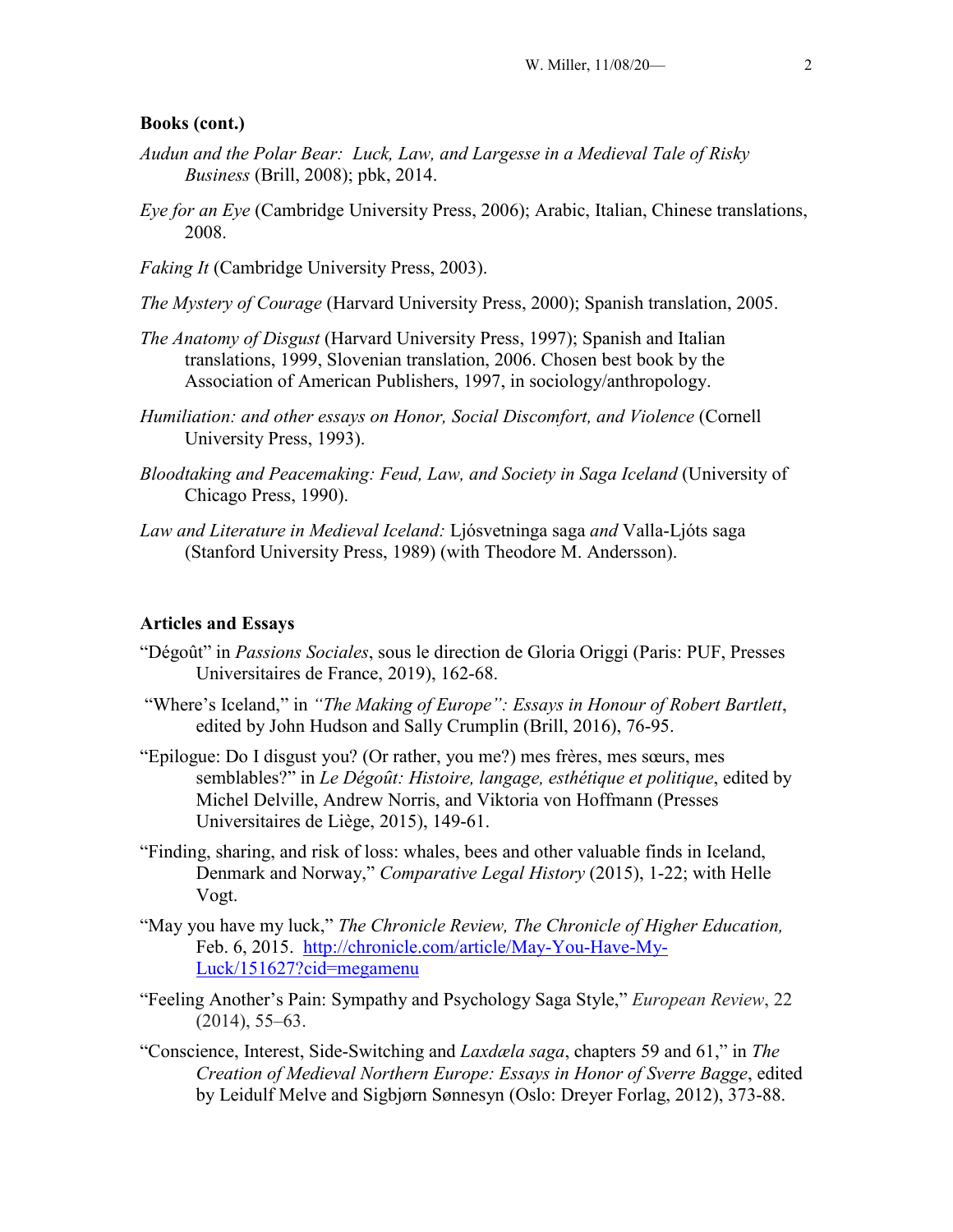- "Losing It," excerpted from the opening chapters of the book of the same title, *Michigan Quarterly Review* 50 (2011), 153-67.
- "The Messenger," in *Frieden stiften: Vermittlung und Konfliktslösung vom Mittelalter bis heute*, edited by Gerd Althoff (Darmstadt: WBG, 2011), 19-36.
- "Threat," in *Feud, Violence and Practice: Essays in Medieval Studies in Honor of Stephen D. White,* edited by Belle S. Tuten and Tracey L. Billado (Farnham, Surrey: Ashgate, 2010), 9-28. Icelandic translation with some modifications as "Haft í hótunum," *Ritið* 1 (2018), 39-63.
- "Hatred," in *The Oxford Companion to Emotion and the Affective Sciences*, edited by David Sander and Klaus R. Scherer (Oxford: Oxford University Press, 2009), 203-04.
- "Deceit in War and Trade," in *The Philosophy of Deception,* edited by Clancy Martin (Oxford: Oxford University Press, 2009), 49-66.
- "Death, Danger, and … Dieting?" *In Character* (Winter 2009), 4-11.
- "Is a Gift Forever?" *Representations*" No. 100 (2007), 13-22.
- "Home and Homelessness in the Middle of Nowhere," in *Home and Homelessness in the Medieval and Renaissance World*, edited by Nicholas Howe (Notre Dame: University of Notre Dame Press, 2004), 125-42.
- "Of Optimal Views and other Anxieties of Attending to the Beautiful and Sublime," *Journal of Visual Culture* 1 (2002), 71-85.
- "Weak Legs: Misbehavior Before the Enemy," *Representations*, No. 70 (2000), 27-48; a somewhat different version appears in *The Passions of the Law* edited by Susan Bandes (New York: NYU Press, 1999), 241-64 and in *Demokratie, Recht und soziale Kontrolle im klassischen Athens*, edited by David Cohen and Elisabeth Müller-Luckner (München: Oldenbourg, 2002).
- "Near Misses," *Michigan Quarterly Review* 38 (1999), 1-15; excerpted in *Harper's* 298 (June, 1999), 26-27.
- "In Defense of Revenge," in *Medieval Crime and Social Control*, edited by Barbara A. Hanawalt and David Wallace (Minneapolis: University of Minnesota Press, 1999), 70-89.
- "Sheep, Joking, Cloning and the Uncanny," in *Clones and Clones: Facts and Fantasies about Human Cloning,*" edited by Martha C. Nussbaum and Cass R. Sunstein (New York: W. W. Norton, 1998), 78-87.
- "Clint Eastwood and Equity: The Virtues of Revenge and the Shortcomings of Law in Popular Culture," in *Law in the Domains of Culture*, edited by Austin Sarat and Thomas Kearns (Ann Arbor: University of Michigan Press, 1998), 161-202.
- "Gluttony," *Representations*, No. 60 (Fall, 1997), 92-112. Repr. with substantial additions in *Wicked Pleasures: Meditations on the Seven Deadly Sins*, edited by Robert C. Solomon (Lanham, Maryland: Rowman and Littlefield, 1999), 19-50.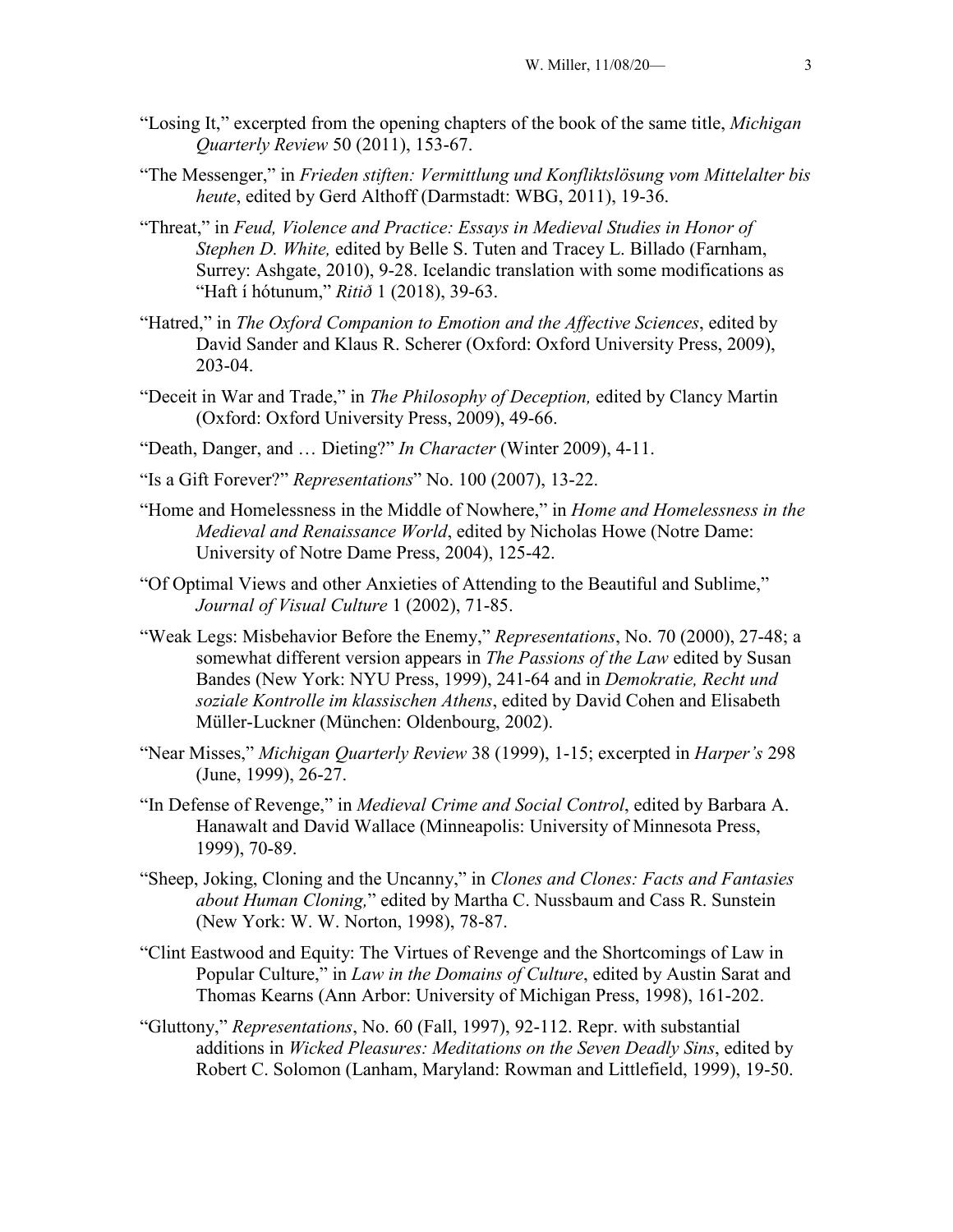- "Sanctuary, Redlight Districts, and Washington, D.C.: Some Observations on Neuman's Anomalous Zones," *Stanford Law Review* 48 (1996), 1235-1246.
- "Upward Contempt," *Political Theory* 23 (1995), 476-99.
- "Deep Inner Lives, Individualism, and People of Honour," *History of Political Thought* 16 (1995), 190-207.
- "'I can take a hint': Social Ineptitude, Embarrassment, and The King of Comedy," *Michigan Quarterly Review* 33 (1994), 322-44; reprinted in *The Movies: Tests, Receptions, Exposures,* edited by Laurence Goldstein and Ira Konigsberg (University of Michigan Press, 1996), 75-97.
- "Sagas and Emotions." In *From Sagas to Society*, edited by Gísli Pálsson (Middlesex, UK: Hisarlik Press, 1992), 89-109.
- "Of Outlaws, Christians, Horsemeat, and Writing: Uniform Laws and Saga Iceland," *Michigan Law Review* 89 (1991) 2081-95.
- "Some Aspects of Householding in the Medieval Icelandic Commonwealth," *Continuity and Change* 3 (1988), 321-55.
- "Beating Up on Women and Old Men and Other Enormities: A Social Historical Inquiry in to Literary Sources," *Mercer Law Review* 39 (1988), 753-766.
- "Ordeal in Iceland," *Scandinavian Studies* 60 (1988), 189-218.
- "Dreams, Prophecy and Sorcery: Blaming the Secret Offender in Medieval Iceland," *Scandinavian Studies* 58 (1986), 101-123.
- "Gift, Sale, Payment, Raid: The Negotiation and Classification of Exchange in Medieval Iceland," *Speculum* 61 (1986), 18-50.
- "Avoiding Legal Judgment: The Submission of Disputes to Arbitration in Medieval Iceland," *American Journal of Legal History* 28 (1984), 95-134.
- "Choosing the Avenger: Some Aspects of the Bloodfeud in Medieval Iceland and England," *Law and History Review* 1 (1983), 159-204.
- "Justifying Skarpheðinn: Of Pretext and Politics in the Icelandic Bloodfeud," *Scandinavian Studies* 55 (1983), 316-344. Reprinted with revisions as "The Central Feud in *Njáls Saga*," in *Sagas of the Icelanders*, edited by John Tucker (New York: Garland, 1989), 292-322.
- "Dorothy Thompson and the Court-Packing Plan: Of Muse and Men," *Houston Law Review* 19 (1982), 695-711.

# **Occasional Pieces**

- Graduation speech for class of UM Law Dec. 2017: <http://web.law.umich.edu/flashmedia/public/Default.aspx?mediaid=57239>
- "What Books Changed Your Mind?" [http://chronicle.com/article/What-Book-Changed-](http://chronicle.com/article/What-Book-Changed-Your-Mind-/149839/)[Your-Mind-/149839/](http://chronicle.com/article/What-Book-Changed-Your-Mind-/149839/) *The Chronicle Review, The Chronicle of Higher Education,*  Nov. 7, 2014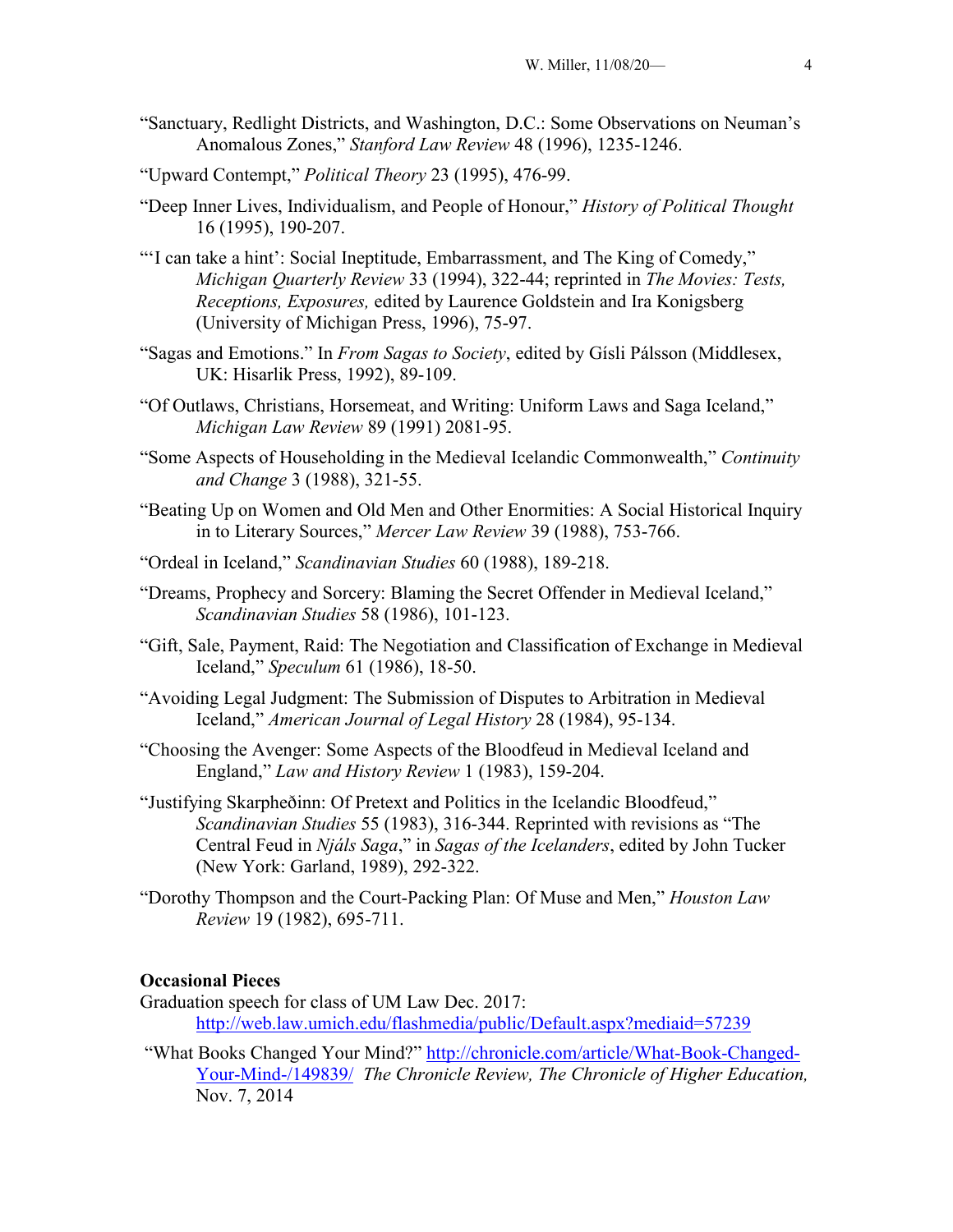- "The Question of Courage," *SGI Quarterly* No. 69 (July, 2012), 14-17.
- Interview in *Inside Higher Ed*, Dee. 7, 2011, for which I supplied written answers: "*Losing It*: New book takes a tragicomic look at aging in literature and academe." <https://www.insidehighered.com/news/2011/12/07/new-book-aging-and-academic>
- "Losing It: the Lament of an Aging Professor," [http://chronicle.com/article/Losing-It-in](http://chronicle.com/article/Losing-It-in-the-Golden-Groves/129543/)[the-Golden-Groves/129543/,](http://chronicle.com/article/Losing-It-in-the-Golden-Groves/129543/) *The Chronicle of Higher Education, The Chronicle Review* Oct. 30. 2011.
- "I'm sorry, so sorry, so very, very sorry," *Globe and Mail* Dec. 22, 2007.
- "Oko za oko: obračunavanje s talionom," *Pamfil* (Dec. 2005), 6-13, Slovenian translation by Lucija Učakar.
- "Yale Kamisar: Up Close and Personal." *Ohio State Journal of Criminal Law* 2 (2004), 65-67.
- "Pretension and Pomposity in Academe," [http://chronicle.com/article/PretensionPomposity-in/10295,](http://chronicle.com/article/PretensionPomposity-in/10295) *The Chronicle of Higher Education, The Chronicle Review*, Sept. 12, 2003.
- "Shapes of Courage," *Harper's* 301 (Oct., 2000), 21-24 (excerpted with changes from *The Mystery of Courage*).
- "Journal: Ann Arbor, December 1997," *The American Scholar* 67 (1998), No. 2, 143-46.
- "Giving the Gift of Humiliation," *Harper's* 288 (Feb. 1994), 26-27. (A short excerpt from ch. 1 of *Humiliation*.)
- "Hœnsa-Þóris saga," *The Encyclopedia of Medieval Scandinavia* (Garland Press, 1992).
- "Diebstahl, England," *Lexikon des Mittelalters im Artemis Verlag* (Munich), cols. 992-93 (1985).
- "A Relic of Divine Dispensation," *The Explicator* 42, No.4 (1984), 2-4.
- "The Middle English Ballad 'Robyn and Gandeleyn' (l.57)," *Notes and Queries* NS 25 (1978), 30-31.

#### **Reviews**

- Review of Alexandra Cuffel, *Gendering Disgust in Medieval Religious Polemic*. *Medievalia et Humanistica* NS no. 34 (2008), 161-65.
- Review of J. A. Burrow, *Gestures and Looks in Medieval Narrative*. *The Medieval Review* [http://www.hti.umich.edu/t/tmr/;](http://www.hti.umich.edu/t/tmr/) (2003), TMR ID: 03.01.34.
- Review of Jon Elster, *Alchemies of the Mind: Rationality and the Emotions*. *London Review of Books* (10 August, 2000), 36-37.
- Review of Bruce Lincoln, *Authority: Construction and Corrosion*. *History of Political Thought* 17 (1996), 453-54.
- Review of Kirsten Hastrup, *Culture and History in Medieval Iceland*, *Scandinavian Studies* 58 (1986), 183-186.
- Review of John Bossy, ed., *Disputes and Settlements: Law and Human Relations in the*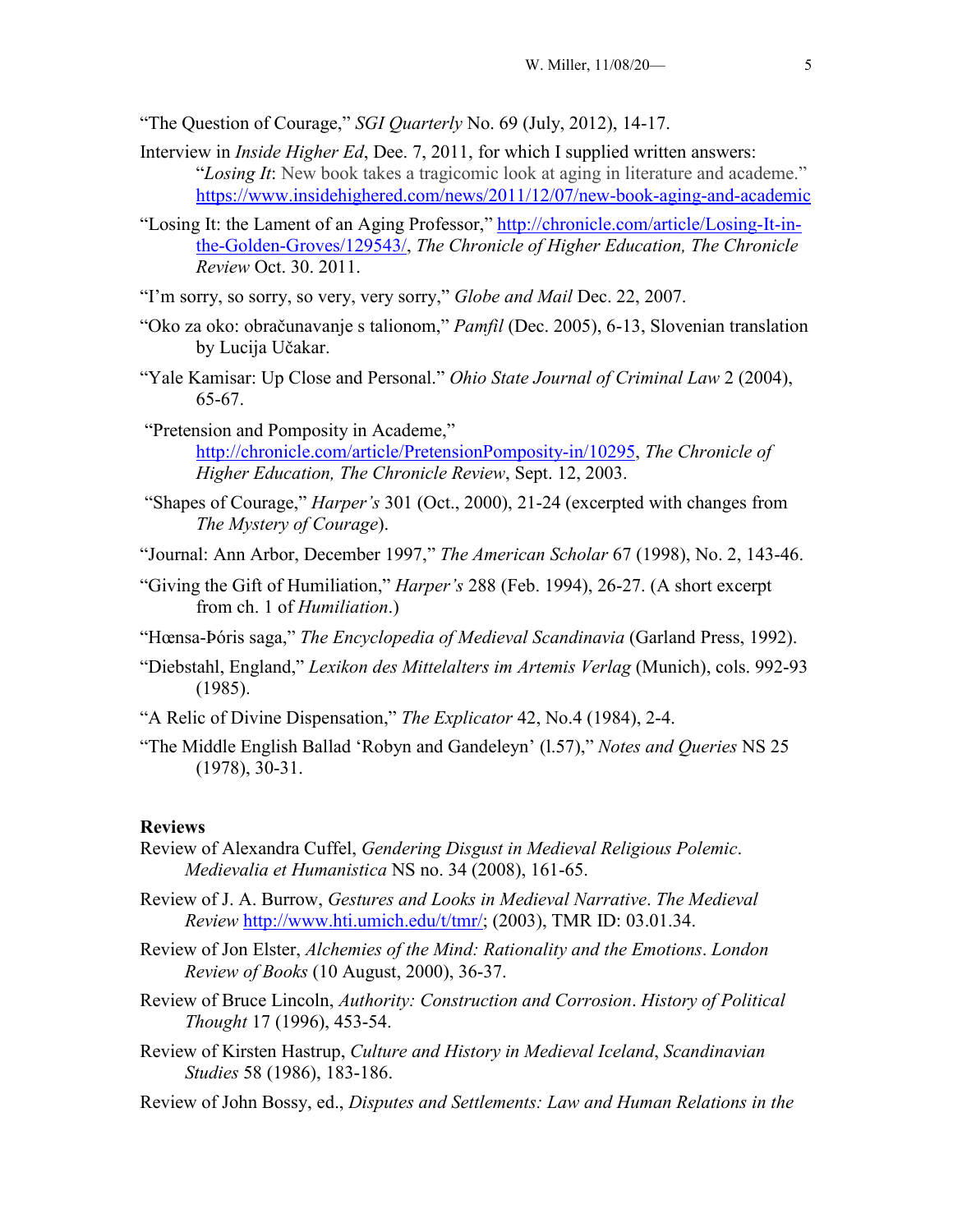*West*, *American Journal of Legal History* 30 (1986), 266-68.

Review of Carola L. Gottzmann, *Njáls saga: Rechtsproblematik im Dienste soziokultureller Deutung*, *Scandinavian Studies* 57 (1985), 84-85.

Review of J. L. Byock, *Feud in the Icelandic Saga*, *Speculum* 59 (1984), 376-79.

#### **Named lectures and plenary talks last 15 years**

- "Lines in lava: of metes and bounds in old Iceland. The Dorothea Coke Memorial Lecture, University College London, March 11, 2020.
- **"**Of cursing, prophesying, advising, and anxieties of causation: *Laxdæla saga* ch. 75 and beyond. E. C. Quiggin Memorial Lecture, Cambridge, Dec 5, 2019.
- "Getting Even: or just you wait and see," the  $11<sup>th</sup>$  Annual Francis Lee Utley Lecture, Center for Folklore Studies, The Ohio State University, Feb 9, 2018.
- "A Jaundiced View of Authenticity and Identity in a World of Alternative Facts and an Ugly Reality." Freiburg im Breisgau, University Graduate School, Workshop on Authenticity, May 5, 2017.
- "Food (fast and) and the Ties that Bind." Annual Lecture of the Institute of Legal and Constitutional Research, University of St. Andrews, April 27, 2017.
- "Competition and its Unavoidability." For "Kreativität und Zerstörung: Zur riskanten Produktivität von Wettkampf in mittelalterlicher Literatur und Kultur," University of Konstanz, April 19, 2017.
- "Imprecise Specificity: aspects of legal diction." Keynote Lecture Haskins Society Annual Meeting, Carleton College, MN, Nov. 6, 2016.
- "Psychological Acuity in the Sagas: You don't know what you've been missing." Strengleiker, University of Iceland, Reykjavík, March, 10, 2016.
- "Life Ain't Cheap When Body Parts Are Money," Rushton Lecture, Aug. 28, 2014, Honors Program, University of Alabama, Birmingham.
- "Breaking Bread," Annual Medieval Studies Lecture, Oxford, April 28, 2014.
- "Tricks of the Trade," Medieval Church and Culture Seminar, Oxford, April 29, 2014.
- "Do I disgust you? (or, rather, you me?) mes frères, mes sœurs, mes semblables?" Université de Liège, May 23, 2013.
- "Making a Scene: Embarrassability in Historical Sources," Kings College, Cambridge, Oct. 16, 2012.
- "Limiting the Law's Domain and End-runs Around Those Limits," Law and Disputing Conference, University of Copenhagen, May 8, 2012.
- "I can't get no satisfaction: revenge and some small portion of its sentiments," Shannon Lecture, Carleton University, Ottawa, Oct. 2011.
- "Drawing Lines: Fuzzy or Bright, in or out of lawry, and points in between." Legalism seminar, St. Johns College, Oxford, Feb. 2011, variant version presented as plenary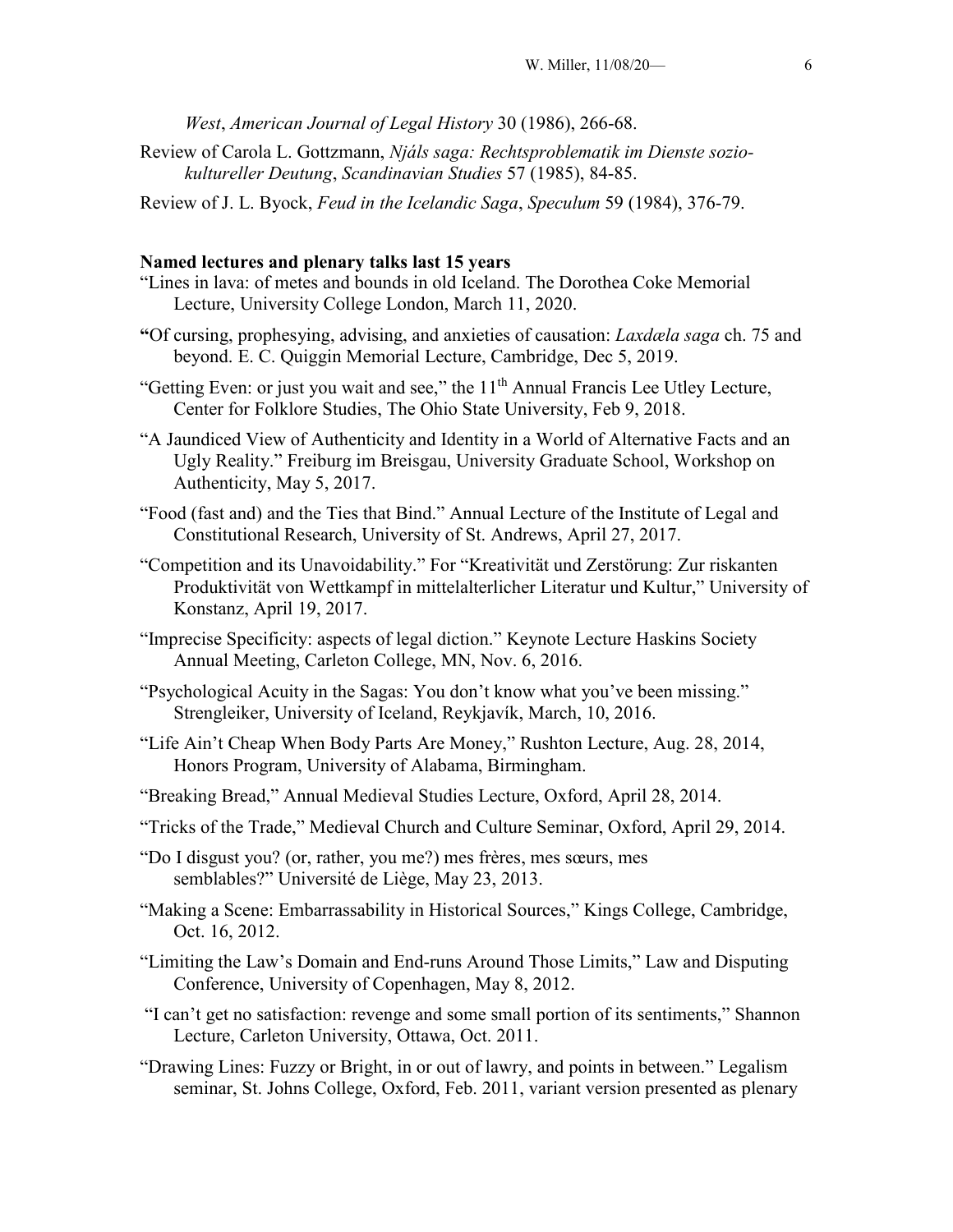lecture at conference "Law, Violence, and Social Norms," at St. Andrews, May, 2011.

- "Self-abnegation and Debt Collection," Universidad Finis Terrae, Santiago, Chile, Oct. 2010.
- "Getting Even," Distinguished Speaker Series, St. Thomas University School of Law, Sept. 2010.
- "The Politics of Courage," Einstein Forum, Potsdam, June, 2009.
- "Fasting against God, Humiliating the Torah," Conference on Human Dignity and Shame in Jewish law, Harvard Law, May, 2009.
- "The Messenger." Ringvorlesung des Exzellenzclusters "Religion und Politik" im Wintersemester 2008/09, University of Münster, Mediation. Arbeitsweisen und Befugnisse der Vermittler und Friedensstifter von der Antike bis zur Gegenwart.

Keynote address, Rackham conference on Revenge, Feb. 2008.

- "Eye for an Eye: Revenge and Valuation." Carnegie Centenary Professorship Lecture, St. Andrews, March, 2007.
- "Eye for an Eye." 39th Chapel Hill Colloquium in Philosophy. Keynote address. UNC, Oct. 2005.

## **Academic Degrees**

J. D., Yale University, 1980 Ph.D. in English, Yale University, 1975 M. Phil. in English, Yale University, 1973 B. A. in History, University of Wisconsin, Madison, l969

# **Fellowships and Awards**

Festschrift, sub nom. *Emotion, Violence, Vengeance and Law in the Middle Ages: Essays in Honour of William Ian Miller*, edited by Kate Gilbert and Stephen D. White (Brill, 2018) Honorary Professor of History, University of St. Andrews, 2011-

Carnegie Centenary Professor, University of St. Andrews, 2007 Faculty Fellow, Institute for the Humanities, University of Michigan 1995-96 Landsdowne Lectures, University of Victoria, Feb. 1991 Senior Fellow, University of Michigan Society of Fellows, 1988-92 Benjamin Scharps Prize for best third year essay, Yale Law School, 1980 Danforth Foundation Graduate Fellow, 1969-74 Woodrow Wilson Fellow, 1969 Phi Beta Kappa, Phi Alpha Theta, 1969 Phi Eta Sigma, 1965

#### **Professional Activities and Administrative Corvées (selected)**

Board, PIMIC (Power and Institutions in Medieval Islam and Christianity) <http://www.pimic-itn.eu/content/itn-board> 2013-

Editorial Board, Society for Early English and Norse Electronic Texts, 1994-97